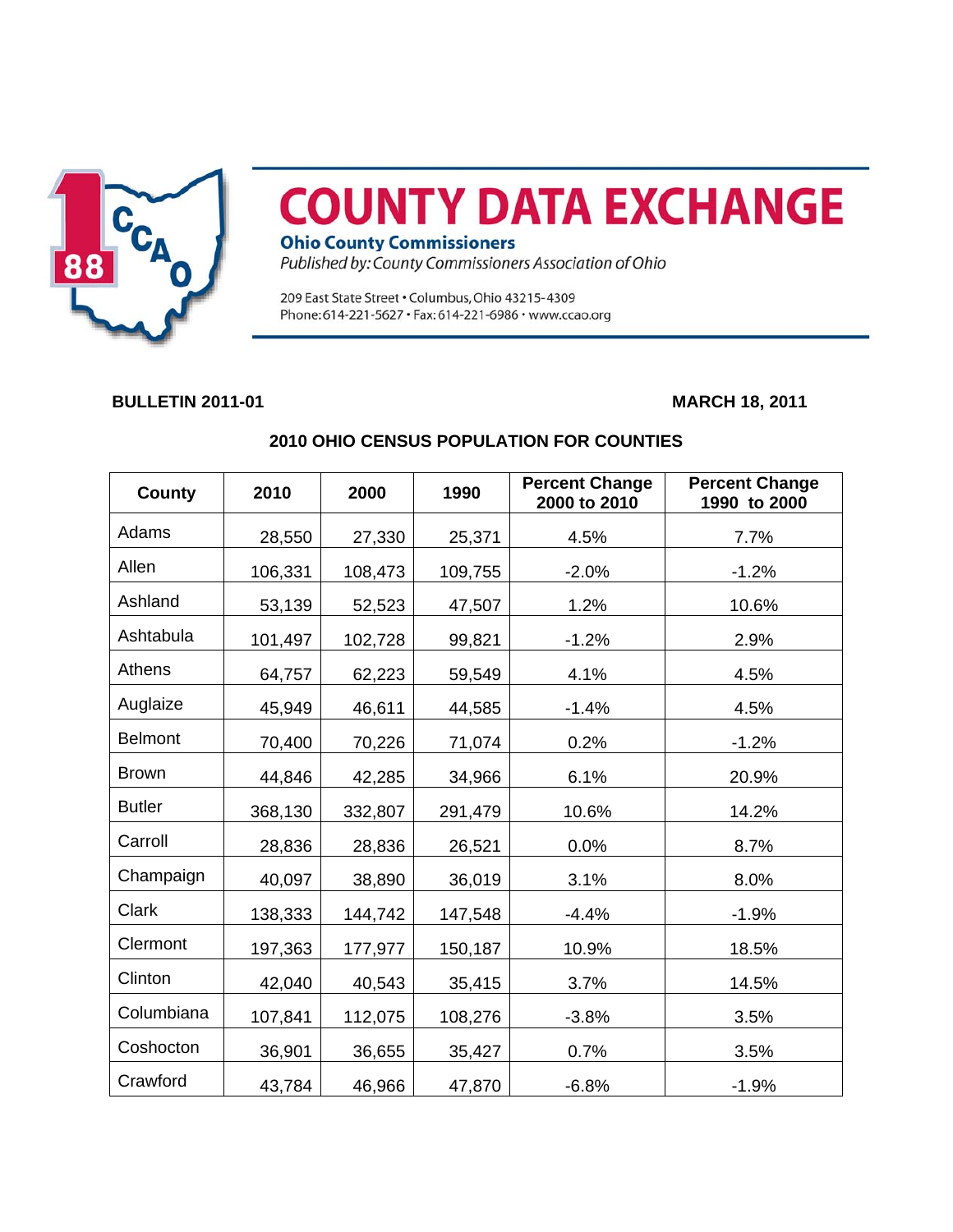| <b>County</b>  | 2010      | 2000      | 1990      | <b>Percent Change</b><br>2000 to 2010 | <b>Percent Change</b><br>1990 to 2000 |
|----------------|-----------|-----------|-----------|---------------------------------------|---------------------------------------|
| Cuyahoga       | 1,280,122 | 1,393,978 | 1,412,140 | $-8.2%$                               | $-1.3%$                               |
| Darke          | 52,959    | 53,309    | 53,619    | $-0.7%$                               | $-0.6%$                               |
| Defiance       | 39,037    | 39,500    | 39,350    | $-1.2%$                               | 0.4%                                  |
| Delaware       | 174,214   | 109,989   | 66,929    | 58.4%                                 | 64.3%                                 |
| Erie           | 77,079    | 79,551    | 76,779    | $-3.1%$                               | 3.6%                                  |
| Fairfield      | 146,156   | 122,759   | 103,461   | 19.1%                                 | 18.7%                                 |
| Fayette        | 29,030    | 28,433    | 27,466    | 2.1%                                  | 3.5%                                  |
| Franklin       | 1,163,414 | 1,068,978 | 961,437   | 8.8%                                  | 11.2%                                 |
| Fulton         | 42,698    | 42,084    | 38,498    | 1.5%                                  | 9.3%                                  |
| Gallia         | 30,934    | 31,069    | 30,954    | $-0.4%$                               | 0.4%                                  |
| Geauga         | 93,389    | 90,895    | 81,129    | 2.7%                                  | 12.0%                                 |
| Greene         | 161,573   | 147,886   | 136,731   | 9.3%                                  | 8.2%                                  |
| Guernsey       | 40,087    | 40,792    | 39,024    | $-1.7%$                               | 4.5%                                  |
| Hamilton       | 802,374   | 845,303   | 866,228   | $-5.1%$                               | $-2.4%$                               |
| <b>Hancock</b> | 74,782    | 71,295    | 65,536    | 4.9%                                  | 8.8%                                  |
| Hardin         | 32,058    | 31,945    | 31,111    | 0.4%                                  | 2.7%                                  |
| Harrison       | 15,864    | 15,856    | 16,085    | 0.1%                                  | $-1.4%$                               |
| Henry          | 28,215    | 29,210    | 29,108    | $-3.4%$                               | 0.4%                                  |
| Highland       | 43,589    | 40,875    | 35,728    | 6.6%                                  | 14.4%                                 |
| Hocking        | 29,380    | 28,241    | 25,533    | 4.0%                                  | 10.6%                                 |
| Holmes         | 42,366    | 38,943    | 32,849    | 8.8%                                  | 18.6%                                 |
| Huron          | 59,626    | 59,487    | 56,240    | 0.2%                                  | 5.8%                                  |
| Jackson        | 33,225    | 32,641    | 30,230    | 1.8%                                  | 8.0%                                  |
| Jefferson      | 69,709    | 73,894    | 80,298    | $-5.7%$                               | $-8.0%$                               |
| Knox           | 60,921    | 54,500    | 47,473    | 11.8%                                 | 14.8%                                 |
| Lake           | 230,041   | 227,511   | 215,499   | 1.1%                                  | 5.6%                                  |
| Lawrence       | 62,450    | 62,319    | 61,834    | 0.2%                                  | 0.8%                                  |
| Licking        | 166,492   | 145,491   | 128,300   | 14.4%                                 | 13.4%                                 |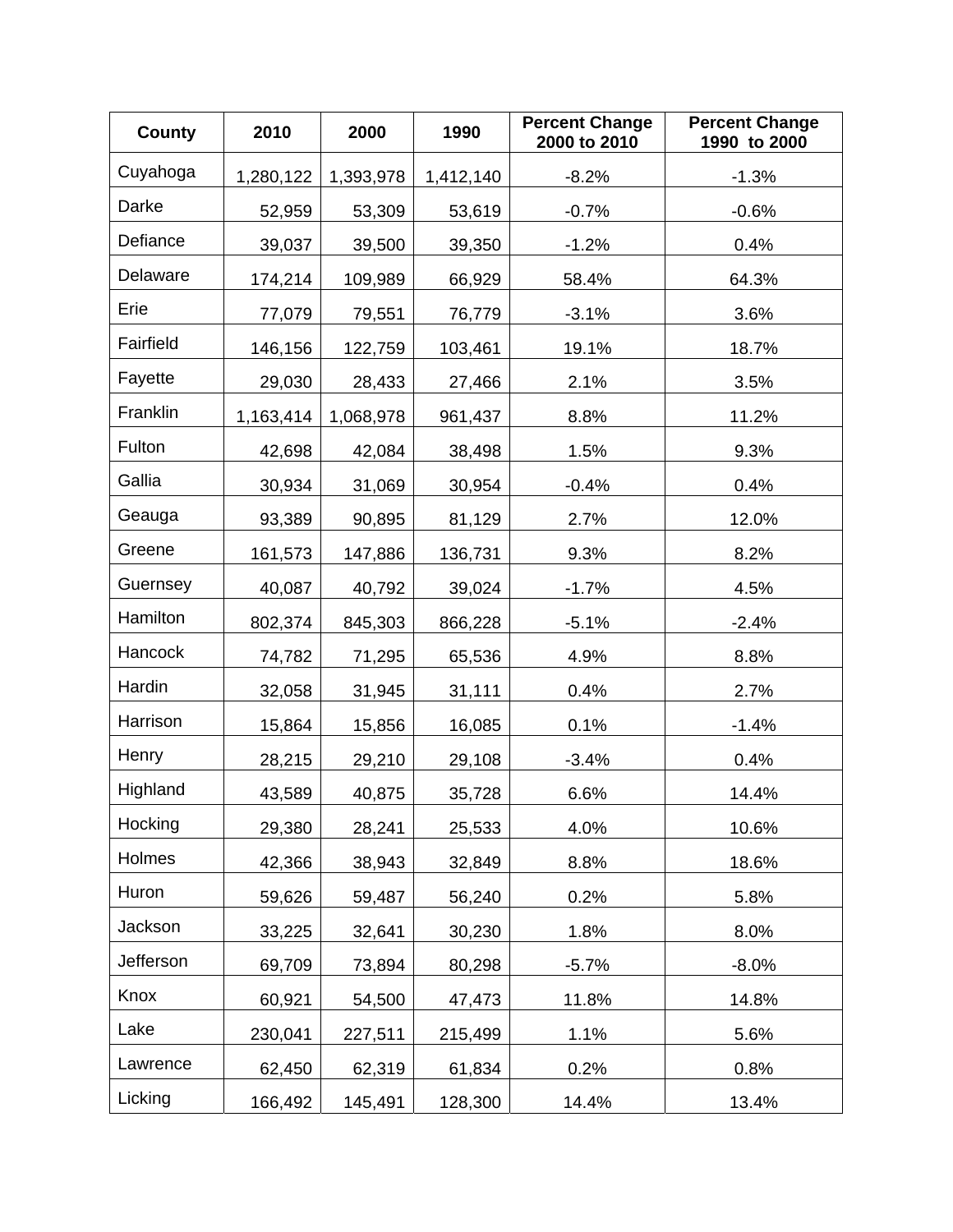| <b>County</b> | 2010    | 2000    | 1990    | <b>Percent Change</b><br>2000 to 2010 | <b>Percent Change</b><br>1990 to 2000 |
|---------------|---------|---------|---------|---------------------------------------|---------------------------------------|
| Logan         | 45,858  | 46,005  | 42,310  | $-0.3%$                               | 8.7%                                  |
| Lorain        | 301,356 | 284,664 | 271,126 | 5.9%                                  | 5.0%                                  |
| Lucas         | 441,815 | 455,054 | 462,361 | $-2.9%$                               | $-1.6%$                               |
| Madison       | 43,435  | 40,213  | 37,068  | 8.0%                                  | 8.5%                                  |
| Mahoning      | 238,823 | 257,555 | 264,806 | $-7.3%$                               | $-2.7%$                               |
| Marion        | 66,501  | 66,217  | 64,274  | 0.4%                                  | 3.0%                                  |
| Medina        | 172,332 | 151,095 | 122,354 | 14.1%                                 | 23.5%                                 |
| Meigs         | 23,770  | 23,072  | 22,987  | 3.0%                                  | 0.4%                                  |
| Mercer        | 40,814  | 40,924  | 39,443  | $-0.3%$                               | 3.8%                                  |
| Miami         | 102,506 | 98,868  | 93,182  | 3.7%                                  | 6.1%                                  |
| Monroe        | 14,642  | 15,180  | 15,497  | $-3.5%$                               | $-2.0%$                               |
| Montgomery    | 535,153 | 559,062 | 573,809 | $-4.3%$                               | $-2.6%$                               |
| Morgan        | 15,054  | 14,897  | 14,194  | 1.1%                                  | 5.0%                                  |
| Morrow        | 34,827  | 31,628  | 27,749  | 10.1%                                 | 14.0%                                 |
| Muskingum     | 86,074  | 84,585  | 82,068  | 1.8%                                  | 3.1%                                  |
| Noble         | 14,645  | 14,058  | 11,336  | 4.2%                                  | 24.0%                                 |
| Ottawa        | 41,428  | 40,985  | 40,029  | 1.1%                                  | 2.4%                                  |
| Paulding      | 19,614  | 20,293  | 20,488  | $-3.3%$                               | $-1.0%$                               |
| Perry         | 36,058  | 34,078  | 31,557  | 5.8%                                  | 8.0%                                  |
| Pickaway      | 55,698  | 52,727  | 48,255  | 5.6%                                  | 9.3%                                  |
| Pike          | 28,709  | 27,695  | 24,249  | 3.7%                                  | 14.2%                                 |
| Portage       | 161,419 | 152,061 | 142,585 | 6.2%                                  | 6.6%                                  |
| Preble        | 42,270  | 42,337  | 40,113  | $-0.2%$                               | 5.5%                                  |
| Putnam        | 34,499  | 34,726  | 33,819  | $-0.7%$                               | 2.7%                                  |